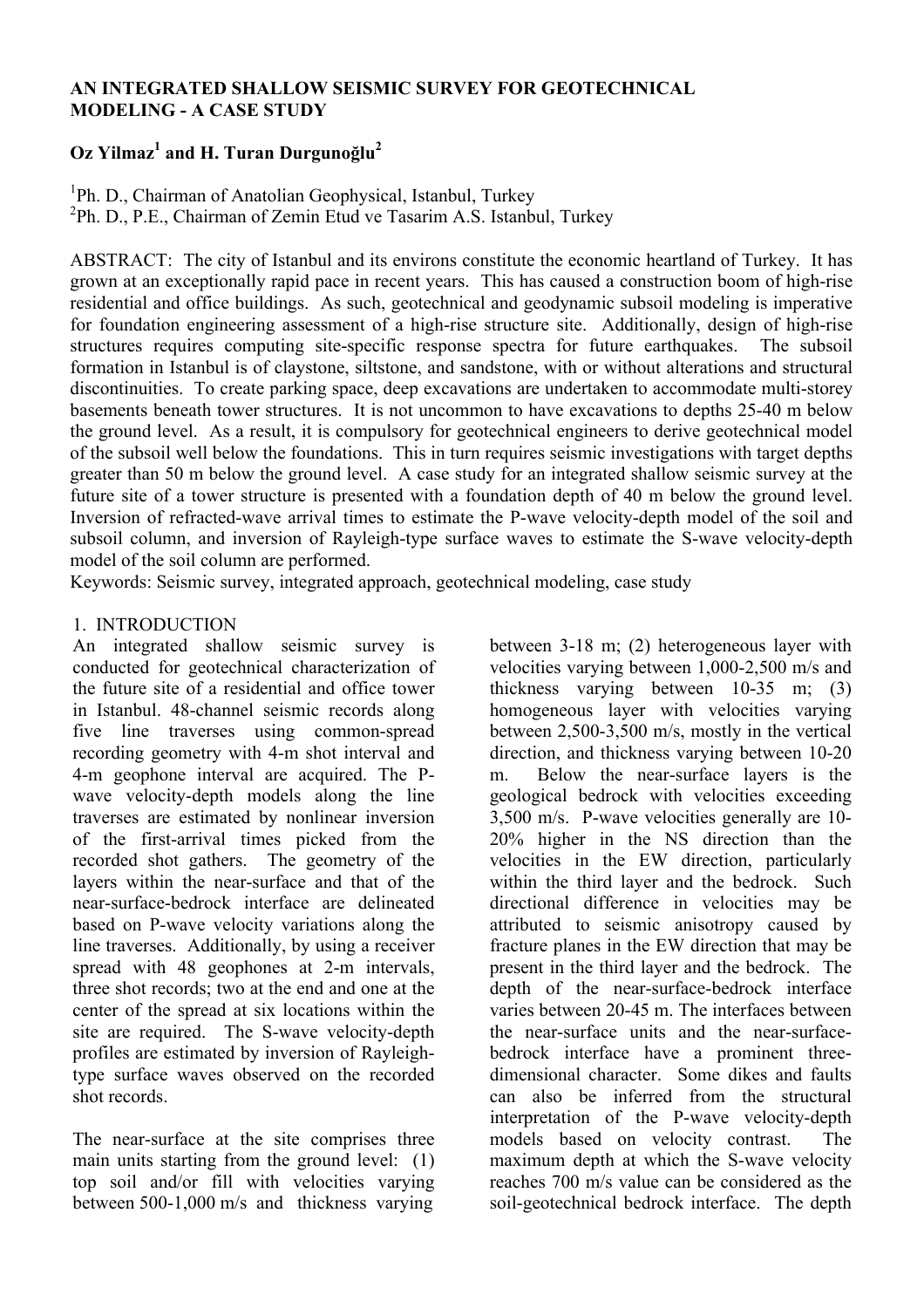of this soil-bedrock interface at the site varies between 6-22 m from the ground level.

#### 2. DATA ACQUISITION

The seismic survey is in two parts; refraction profiling along the specified line traverses and surface-wave profiling centered at specified locations within the survey area as shown in Figure 1. Along the line traverses, topographic variations are no more than 3 m; hence, analysis of the data was based on the flat-datum assumption.



Figure 1. Location map of the site of investigation. The site is about 8 acres in size. The red lines P1-P5 represent the receiver spreads refraction profiles and the green circles S1-S6 correspond to the center of the receiver spreads represented by the blue lines for Rayleigh-wave inversion to estimate the shear-wave velocity-depth profiles. The numbers annotated on the lines represent the first and last shot/receiver stations. Map scale is approximate.

*Refraction Profiling.* Along the line traverses P1-P5 as shown in Figure 1, seismic data is recorded using a 50-kg accelerated impact source, and a common-receiver spread geometry with 48 4.5-Hz vertical geophones at 4-m intervals. Specifically, while keeping the receiver spread fixed, common-shot gathers at shot locations from one end of the line traverse to the other at 4-m intervals, are recorded.

*Surface-Wave Profiling.* By using a receiver spread centered at locations S1-S6 as indicated in Figure 1, seismic data is recorded using a receiver spread with 48 4.5-Hz geophones at 2 m intervals. Specifically, while keeping the receiver spread fixed, three common-shot gathers; two at each end and one at the center of the spread are recorded.

# 3. DATA ANALYSIS

Table 1 shows the workflow for the analysis of refracted waves on the records obtained from the refraction profiles P1-P5 (Yilmaz and Eser, 2002). The objective is to estimate the P-wave velocities down to a depth greater than 50 m along the line traverses within the soil column and the underlying bedrock. Figure 2a shows the first-arrival times picked from the shot gathers along Line P1 used in nonlinear traveltime tomography (Zhang and Toksoz, 1998) to estimate the P-wave velocity-depth model as shown in Figure 2b.

Table 1. Workflow for analysis of refracted waves.

| 1              | Pick the traveltimes associated with the first         |
|----------------|--------------------------------------------------------|
|                | arrivals.                                              |
| $\mathfrak{D}$ | Construct an'initial' model for the near-surface       |
|                | that is defined by a set of horizontal layers each     |
|                | with constant P-wave velocity.                         |
| 3              | Compute the refracted traveltimes associated with      |
|                | the initial model.                                     |
| 4              | Perturb the initial model parameters until the         |
|                | difference between the modeled and the observed        |
|                | traveltimes is minimum in the least-squres sense,      |
|                | and create a 'final' model of the P-wave velocity      |
|                | field for the near-surface. The model perturbation     |
|                | is based on nonlinear traveltime tomography,           |
|                | which acoounts for not only the traveltimes but        |
|                | also the traveltime gradients so as to resolve lateral |
|                | as well as vertical velocity variations.               |
|                |                                                        |



Figure 2. (a) First-arrival times picked from the shot gathers along Line P1 used in nonlinear traveltime tomography to estimate the P-wave velocity-depth model shown in (b).

Table 2 shows the workflow for the analysis of Rayleigh waves on the records obtained from the surface-wave profiles S1-S6 to estimate the S-wave velocity-depth profiles (Yilmaz and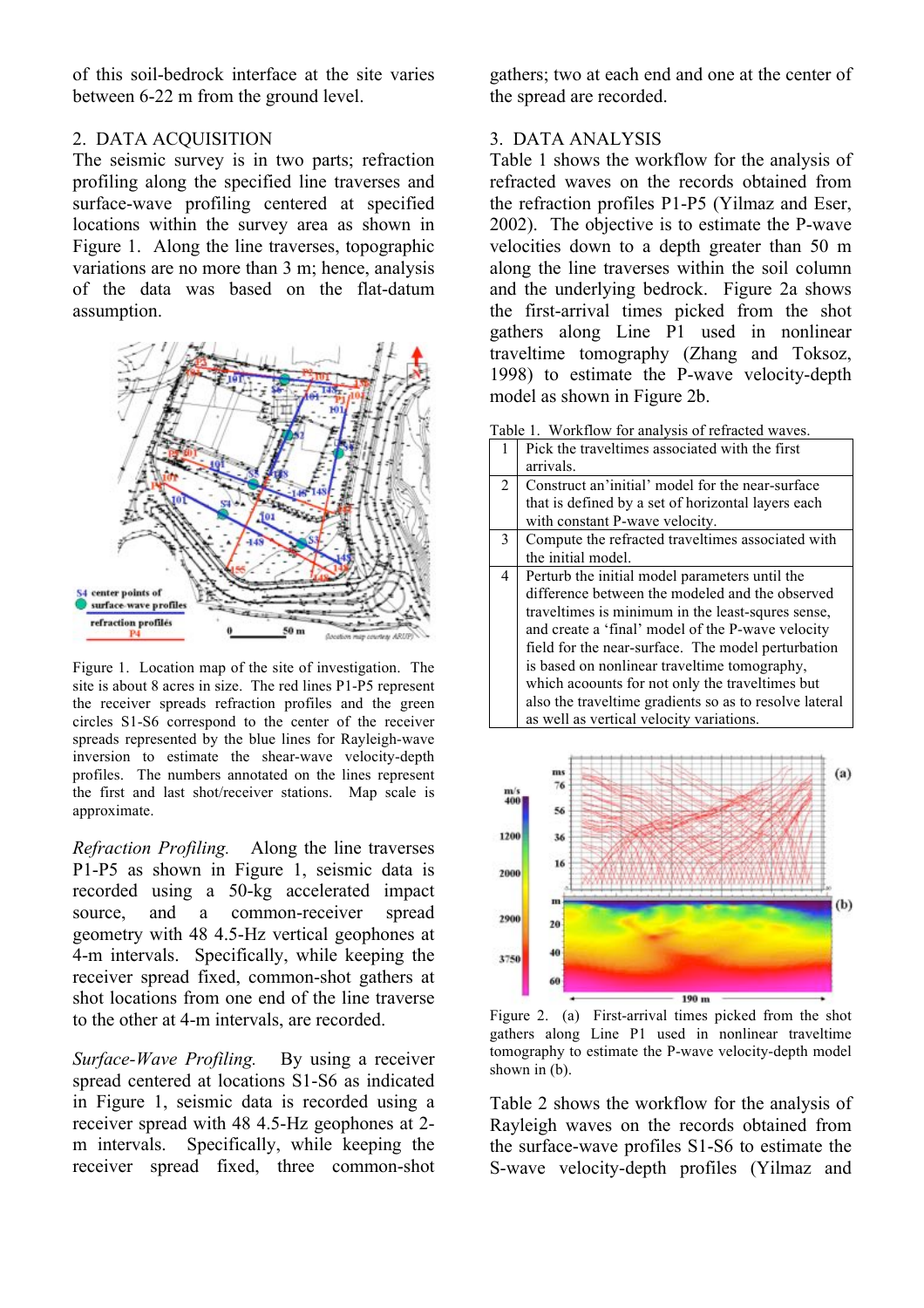Eser, 2002). Along each of the line traverses S1-S6, one of the two end-on shot gathers that exhibits a most pronounced dispersive character for surface waves is selected for the analysis. Following the analysis, the estimated S-wave velocity-depth profiles were assigned to the center station of the lines represented by the green circles S1-S6 in Figure 1.

To compute an accurate and physically plausable dispersion curve from the surface waves, they first are isolated from the refracted and much of the reflected waves by applying a top and bottom mute (Figure 3a). The processed surface waves are then used to perform plane-wave decomposition to pick the dispersion curve associated with the fundamental mode of the Rayleigh waves as shown in Figure 3b. By applying the inversion procedure (Park et al., 1999; Xia et al., 1999) to the dispersion curve in Figure 3b, an S-wave velocity-depth profile is estimated as shown in Figure 3c.

Table 2. Workflow for analysis of surface waves.

| Table 2. WOIKHOW for allarysis of surface waves. |                                                    |
|--------------------------------------------------|----------------------------------------------------|
| 1                                                | Isolate the surface waves on the records by inside |
|                                                  | and outside muting.                                |
| 2 <sup>1</sup>                                   | Perform plane-wave decomposition to transform      |
|                                                  | the data to phase-velocity versus frequency        |
|                                                  | domain.                                            |
| $\mathbf{3}$                                     | Pick the dispersion curve associated with the      |
|                                                  | fundamental mode of the Rayleigh-type surface      |
|                                                  | waves.                                             |
| 4                                                | Perfom inversion of the dispersion curve to obtain |
|                                                  | the shear-wave velocity as a function of depth.    |



Figure 3. (a) A shot record from Line S1 with isolated Rayleigh-type surface waves. (b) Plane-wave decomposition of the surface-wave package shown in (a). The dispersion curve for the fundamental mode is picked as shown here and used in the inversion procedure to estimate the shear-wave velocity-depth profile shown in (c).

#### 4. INTERPRETATION

The near-surface at the site comprises three main units starting from the ground level (Figures 4-8): (1) Top soil and/or fill with  $V_p$ varying between 500-1,000 m/s and thickness varying between 3-18 m; (2) a heterogeneous layer with  $V_p$  varying between 1,000-2,500 m/s in most parts of the site and thickness varying between 10-35 m; (3) a relatively homogeneous layer with  $V_p$  varying between 2,500-3,500 m/s, mostly in the vertical direction, and thickness varying between 10-20 m.

Below the near-surface layers is the geological bedrock with  $V_p$  exceeding 3,500 m/s. P-wave velocities generally are 10-20% higher in the NS direction than the velocities in the EW direction, particularly within the third layer and the bedrock. Such directional difference in velocities may be attributed to seismic anisotropy caused by fracture planes in the EW direction that may be present in the third layer and the bedrock. The depth of the near-surfacebedrock interface varies between 20-45 m. Note that the interfaces between the nearsurface units and the near-surface-bedrock interface have a prominent three-dimensional character. Some dikes and faults can also be inferred from the structural interpretation of the P-wave velocity-depth models for Lines P1-P5 based on velocity contrast (Figures 4-8). Correlation of the structural features with *threedimensional* behavior identified on the *twodimensional* P-wave velocity-depth models for Lines P1-P5 can only be expected to be lessthan-ideal.



Figure 4. Structural interpretation of the P-wave velocitydepth model for Line P1 with velocity-based layer identification. D is probably a dike. See Figure 1 for the line location.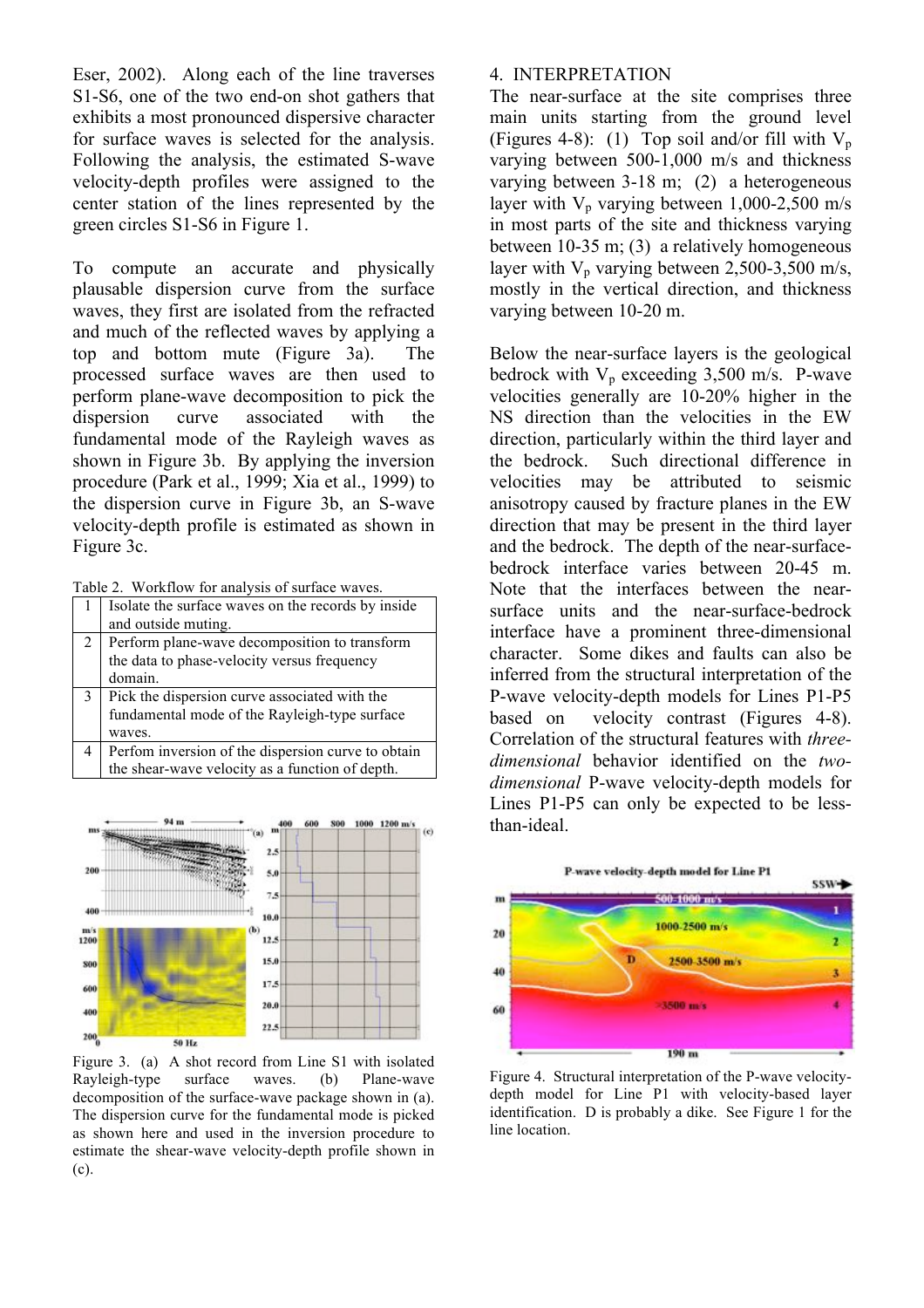

Figure 5. Structural interpretation of the P-wave velocitydepth model for Line P2 with velocity-based layer identification. D is probably a dike and gray lines denoted by F are probably faults. See Figure 1 for the line location.



Figure 6. Structural interpretation of the P-wave velocitydepth model for Line P3 with velocity-based layer identification. D is probably a dike. See Figure 1 for the line location.



Figure 7. Structural interpretation of the P-wave velocitydepth model for Line P4 with velocity-based layer identification. Gray lines denoted by F are probably faults. The line location is highlighted by the pink solid line on the location map at the bottom right. See text for details.

For geotechnical modeling of the near-surface at the site, velocity strands for 2500, 3000, and 3500-m/s were delineated from the P-wave velocity-depth models for Lines P1-P5. The thickness of the 2,500-m/s velocity layer varies between 15-35 m. Whereas, the thickness of the 3,000-m/s velocity layer varies between 5- 15 m with an anomalously thick locality observed on Line P2. The thickness of the 3,500-m/s velocity layer also varies between 5- 15 m. Based on average thicknesses and the surface area of the site (36,000 sq.meters), the total volumetrics of the three layers are 900,000, 360,000, and 360,000 cubic meters, respectively.



Figure 8. Structural interpretation of the P-wave velocitydepth model for Line P5 with velocity-based layer identification. D is probably a dike. The line location is highlighted by the pink solid line on the location map at the bottom right. See text for details.

The S-wave velocities vary between 300-600 m/s at the ground level. The maximum depth at which the S-wave velocity reaches 700 m/s value can be considered as the soil-geotechnical bedrock interface (Figure 9). The depth of this soil-bedrock interface at the site varies between 6-22 m from the ground level.



Figure 9. Depth contour map for 700-m/s S-wave velocity over the site created from the S-wave velocitydepth curves at Locations S1-S6 (highlighted by the solid green circles). Contour values are in meters measured from the ground level.